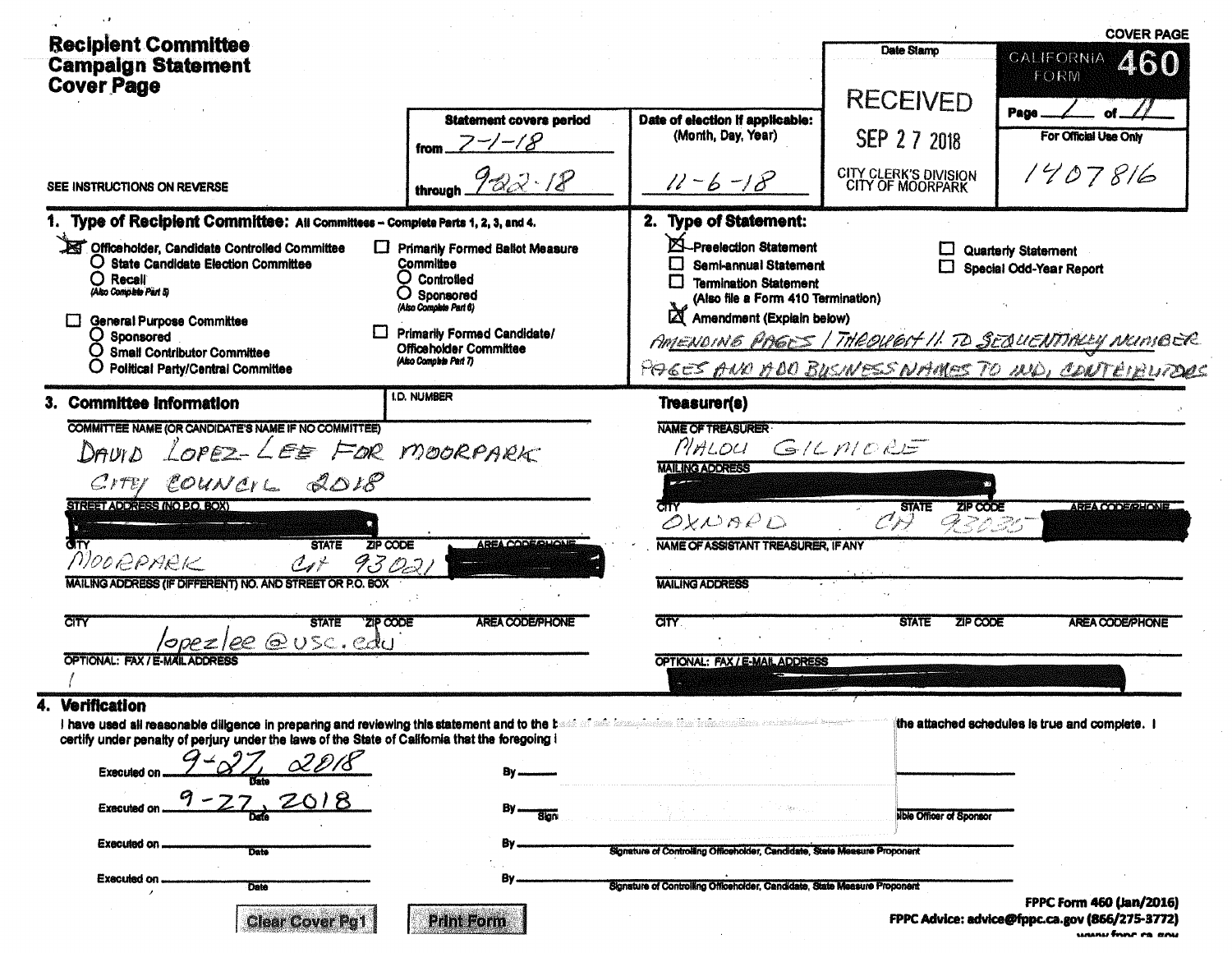## **Recipient Committee Campaign Statement**<br>Cover Page - Part 2

## 5. Officeholder or Candidate Controlled Committee

| NAME OF OFFICEHOLDER OR CANDIDATE                                                          |  |
|--------------------------------------------------------------------------------------------|--|
| DAVID LOPEZ-LEE                                                                            |  |
| OFFICE SOUGHT OR HELD (INCLUDE LOCATION AND DISTRICT NUMBER IF APPLICABLE)                 |  |
| MOORPARK CITY COUNCIL 2018                                                                 |  |
| RESIDENTIAL/BUSINESS ADDRESS (NO. AND STREET)<br><b>CITY</b><br><b>7IP</b><br><b>STATE</b> |  |
| MOORPARK, CA 9345                                                                          |  |

Related Committees Not included in this Statement: List any committees not included in this statement that are controlled by you or are primarily formed to receive contributions or make expenditures on behalf of your candidacy.

| <b>COMMITTEE NAME</b>    |                                     | <b>I.D. NUMBER</b> |                              |
|--------------------------|-------------------------------------|--------------------|------------------------------|
|                          |                                     |                    |                              |
| <b>NAME OF TREASURER</b> |                                     |                    | <b>CONTROLLED COMMITTEE?</b> |
|                          |                                     | $\Box$ yes         | $\Box$ NO                    |
| <b>COMMITTEE ADDRESS</b> | STREET ADDRESS (NO P.O. BOX)        |                    |                              |
|                          |                                     |                    |                              |
| <b>CITY</b>              | <b>STATE</b>                        | <b>ZIP CODE</b>    | <b>AREA CODE/PHONE</b>       |
|                          |                                     |                    |                              |
| <b>COMMITTEE NAME</b>    |                                     | <b>I.D. NUMBER</b> |                              |
|                          |                                     |                    |                              |
|                          |                                     |                    |                              |
| <b>NAME OF TREASURER</b> |                                     |                    | <b>CONTROLLED COMMITTEE?</b> |
|                          |                                     | $\Box$ YES         | П но                         |
| <b>COMMITTEE ADDRESS</b> | <b>STREET ADDRESS (NO P.O. BOX)</b> |                    |                              |
|                          |                                     |                    |                              |
| CITY                     | <b>STATE</b>                        | <b>ZIP CODE</b>    | <b>AREA CODE/PHONE</b>       |

## 6. Primarily Formed Bailot Measure Committee

| <b>BALLOT NO. OR LETTER</b> | <b>JURISDICTION</b> | <b>SUPPORT</b><br><b>OPPOSE</b>                                                       |
|-----------------------------|---------------------|---------------------------------------------------------------------------------------|
|                             |                     | identify the controlling officeholder, candidate, or state measure proponent, if any. |
|                             |                     |                                                                                       |

**COVER PAGE - PART 2** 

. of

6

CALIFORNIA

FORM

Page  $\mathcal{A}$ 

**DISTRICT NO. IF ANY** 

|  | 7. Primarlly Formed Candidate/Officeholder Committee List names of            |  |
|--|-------------------------------------------------------------------------------|--|
|  | officeholder(s) or candidate(s) for which this committee is primarily formed. |  |

| NAME OF OFFICEHOLDER OR CANDIDATE | OFFICE SOUGHT OR HELD | <b>SUPPORT</b><br><b>OPPOSE</b> |
|-----------------------------------|-----------------------|---------------------------------|
| NAME OF OFFICEHOLDER OR CANDIDATE | OFFICE SOUGHT OR HELD | <b>SUPPORT</b><br><b>OPPOSE</b> |
| NAME OF OFFICEHOLDER OR CANDIDATE | OFFICE SOUGHT OR HELD | <b>SUPPORT</b><br><b>OPPOSE</b> |
| NAME OF OFFICEHOLDER OR CANDIDATE | OFFICE SOUGHT OR HELD | <b>SUPPORT</b><br><b>OPPOSE</b> |

Attach continuation sheets if necessary

FPPC Form 460 (Jan/2016) FPPC Advice: advice@fppc.ca.gov (866/275-3772) www.fppc.ca.gov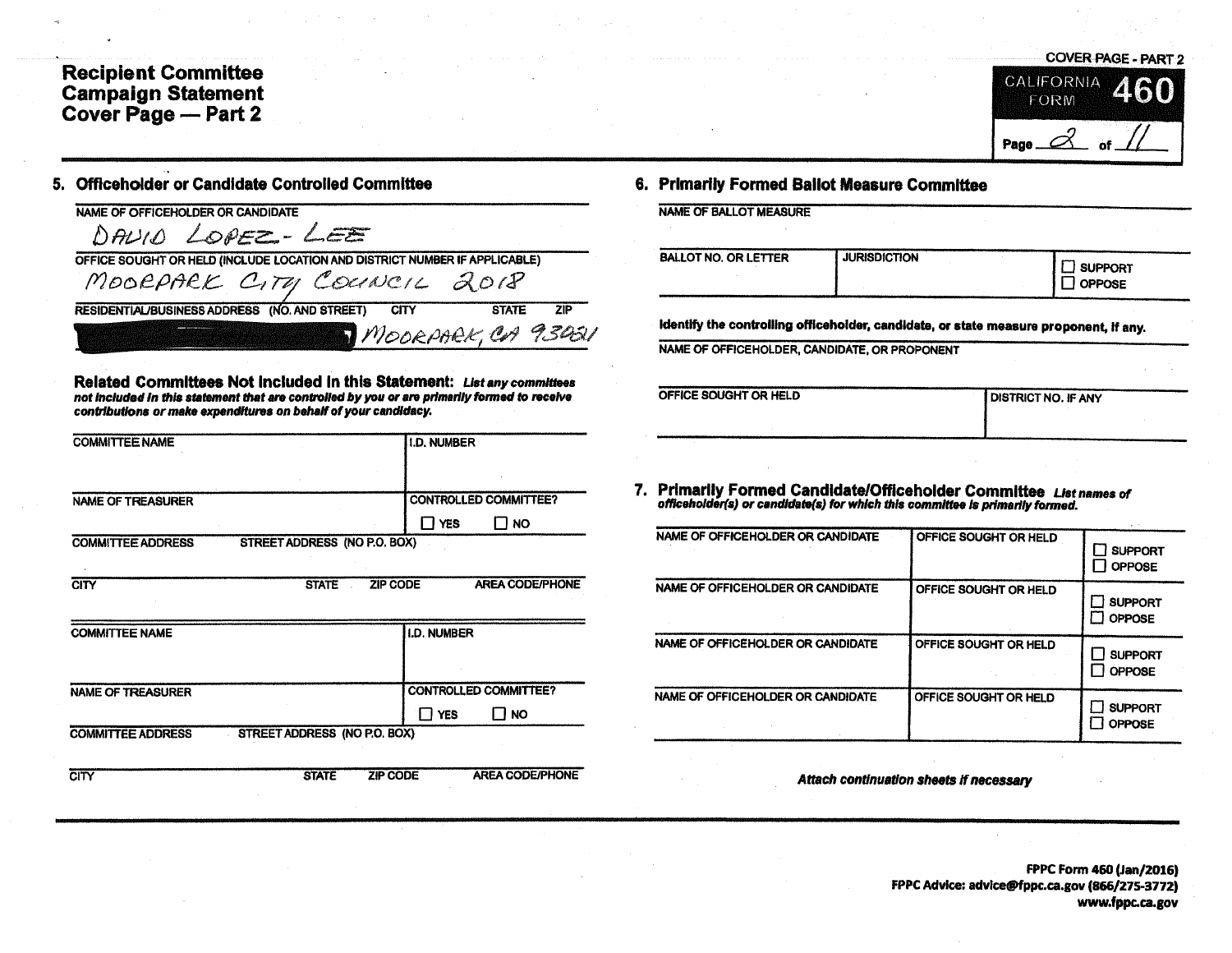| <b>Campaign Disclosure Statement</b><br><b>Summary Page</b>                                           | Amounts may be rounded<br>to whole dollars.                       |                                                                                                | <b>Statement covers period</b><br>from $7^{-/-/8}$ | <b>SUMMARY PAGE</b><br><b>CALIFORNIA</b><br>460<br>FORM                              |  |  |
|-------------------------------------------------------------------------------------------------------|-------------------------------------------------------------------|------------------------------------------------------------------------------------------------|----------------------------------------------------|--------------------------------------------------------------------------------------|--|--|
|                                                                                                       |                                                                   |                                                                                                | through $9-33-18$                                  | $\mathcal{Z}$ of $\blacksquare$<br>Page                                              |  |  |
| SEE INSTRUCTIONS ON REVERSE<br><b>NAME OF FILER</b><br>DAVIO LOPEZ-LEE FOR MOORPARK CITY COUNCIL 2018 |                                                                   |                                                                                                |                                                    | <b>I.D. NUMBER</b><br>1407816                                                        |  |  |
| <b>Contributions Received</b>                                                                         | <b>Column A</b><br>TOTAL THIS PERIOD<br>(FROM ATTACHED SCHEDULES) | <b>Column B</b><br><b>CALENDAR YEAR</b><br>TOTAL TO DATE                                       | <b>General Elections</b>                           | <b>Calendar Year Summary for Candidates</b><br>Running In Both the State Primary and |  |  |
|                                                                                                       | 031.00                                                            | 5, 158,00                                                                                      |                                                    |                                                                                      |  |  |
|                                                                                                       | 86.<br>1,00                                                       | 'to                                                                                            |                                                    | 1/1 through 6/30<br>7/1 to Date                                                      |  |  |
| З.                                                                                                    | 1898.00                                                           | 025.00                                                                                         | 20. Contributions<br>Received                      |                                                                                      |  |  |
| 4,                                                                                                    |                                                                   | $\mathcal{\mathfrak{S}}$                                                                       | 21. Expenditures                                   |                                                                                      |  |  |
|                                                                                                       | 6.898.00                                                          | 0.15.00                                                                                        | Made                                               |                                                                                      |  |  |
| <b>Expenditures Made</b>                                                                              |                                                                   |                                                                                                |                                                    | <b>Expenditure Limit Summary for State</b>                                           |  |  |
|                                                                                                       | 4,896.60                                                          | 6,011.44                                                                                       | <b>Candidates</b>                                  |                                                                                      |  |  |
| 7.                                                                                                    |                                                                   |                                                                                                |                                                    |                                                                                      |  |  |
| 8.                                                                                                    | 96.60                                                             |                                                                                                |                                                    | 22. Cumulative Expenditures Made*<br>(if Subject to Voluntary Expenditure Limit)     |  |  |
| 9.                                                                                                    | ←                                                                 |                                                                                                | Date of Election                                   | <b>Total to Date</b>                                                                 |  |  |
|                                                                                                       | €                                                                 |                                                                                                | (mm/dd/yy)                                         |                                                                                      |  |  |
|                                                                                                       | 89660                                                             |                                                                                                |                                                    |                                                                                      |  |  |
| <b>Current Cash Statement</b>                                                                         |                                                                   |                                                                                                |                                                    |                                                                                      |  |  |
| 12. Beginning Cash Balance  Previous Summary Page, Line 16                                            | $\alpha$ (6                                                       | To calculate Column B,                                                                         |                                                    |                                                                                      |  |  |
|                                                                                                       | 898.00                                                            | add amounts in Column                                                                          |                                                    |                                                                                      |  |  |
|                                                                                                       |                                                                   | A to the corresponding<br>amounts from Column B                                                | reported in Column B.                              | *Amounts in this section may be different from amounts                               |  |  |
| Column A. Line 8 shows                                                                                | 4,896.60                                                          | of your last report. Some                                                                      |                                                    |                                                                                      |  |  |
| 16. ENDING CASH BALANCE Add Lines 12 + 13 + 14, then subtract Line 15                                 | 2,013.56                                                          | amounts in Column A may<br>be negative figures that                                            |                                                    |                                                                                      |  |  |
| If this is a termination statement, Line 16 must be zero.                                             |                                                                   | should be subtracted from<br>previous period amounts. If                                       |                                                    |                                                                                      |  |  |
| 17. LOAN GUARANTEES RECEIVED Schedule B, Part 2                                                       |                                                                   | this is the first report being<br>filed for this calendar year,<br>only carry over the amounts |                                                    |                                                                                      |  |  |
| <b>Cash Equivalents and Outstanding Debts</b>                                                         |                                                                   | from Lines 2, 7, and 9 (if<br>any).                                                            |                                                    |                                                                                      |  |  |
|                                                                                                       |                                                                   |                                                                                                |                                                    |                                                                                      |  |  |
| 19.                                                                                                   |                                                                   |                                                                                                |                                                    | <b>FPPC Form 460 (Jan/2016)</b>                                                      |  |  |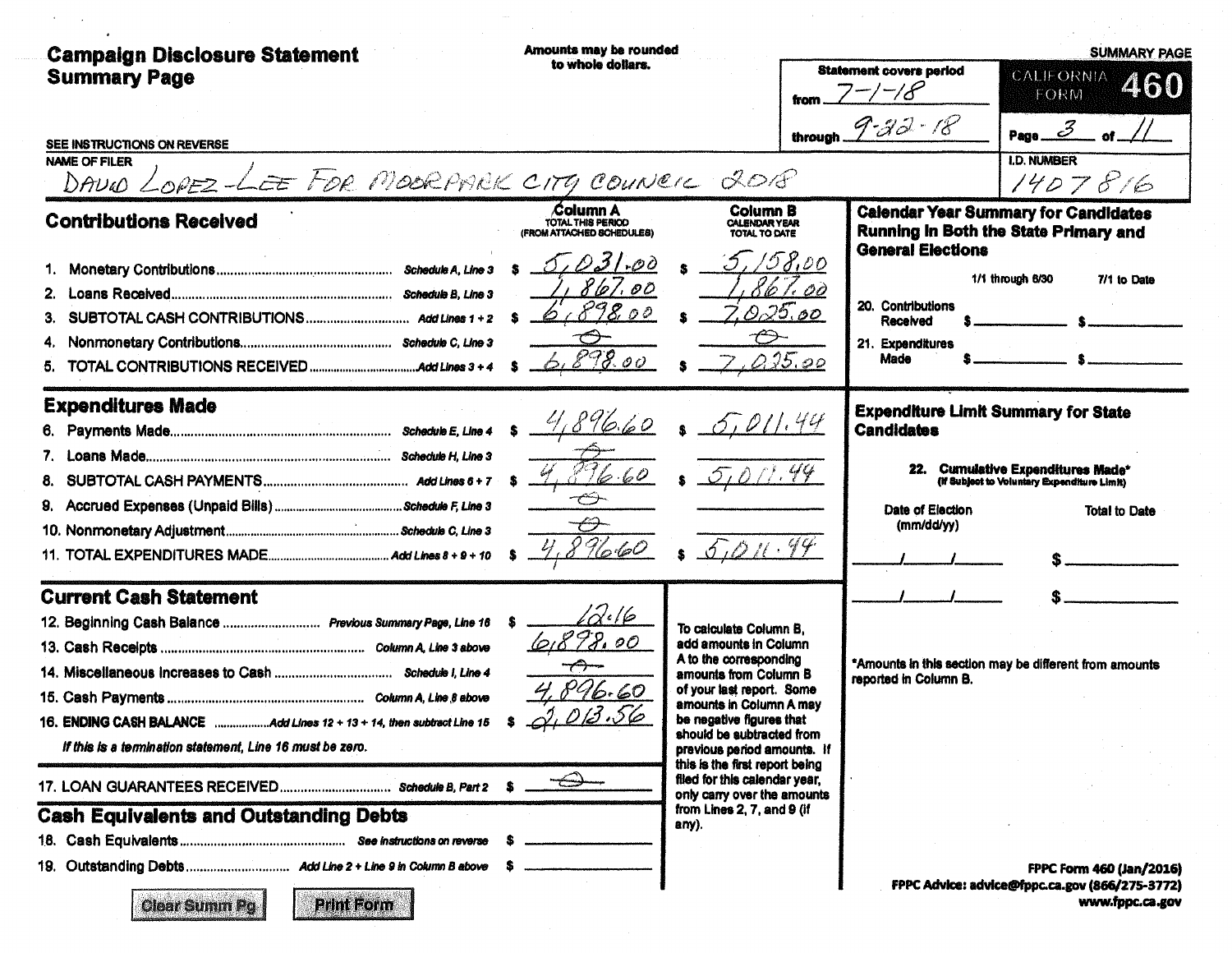| <b>Schedule A</b><br><b>Monetary Contributions Received</b> |                                                                                                 | Amounts may be rounded<br>to whole dollars.                              |                                                                                                            | <b>Statement covers period</b>                                                                  | <b>SCHEDULE A</b><br>CALIFORNIA                                         |                                                                             |                                                                |
|-------------------------------------------------------------|-------------------------------------------------------------------------------------------------|--------------------------------------------------------------------------|------------------------------------------------------------------------------------------------------------|-------------------------------------------------------------------------------------------------|-------------------------------------------------------------------------|-----------------------------------------------------------------------------|----------------------------------------------------------------|
|                                                             |                                                                                                 |                                                                          |                                                                                                            | $7 - 1 - 18$                                                                                    |                                                                         | FORM                                                                        | 460                                                            |
|                                                             |                                                                                                 |                                                                          |                                                                                                            | through $9 - 22 - 18$                                                                           |                                                                         | Page                                                                        | of $\frac{1}{2}$                                               |
| SEE INSTRUCTIONS ON REVERSE<br><b>NAME OF FILER</b>         |                                                                                                 |                                                                          |                                                                                                            |                                                                                                 |                                                                         | <b>I.D. NUMBER</b>                                                          |                                                                |
|                                                             | DAVIU LOBE LEE FOR MOORAHEIC CITY COUNCIL 2018                                                  |                                                                          |                                                                                                            |                                                                                                 |                                                                         |                                                                             | 1407816                                                        |
| <b>DATE</b><br><b>RECEIVED</b>                              | FULL NAME, STREET ADDRESS AND ZIP CODE OF CONTRIBUTOR<br>(IF COMMITTEE, ALSO ENTER I.D. NUMBER) | <b>CONTRIBUTOR</b><br>CODE *                                             | IF AN INDIVIDUAL, ENTER<br><b>OCCUPATION AND EMPLOYER</b><br>(IF SELF-EMPLOYED, ENTER NAME<br>OF BUSINESS) | <b>AMOUNT</b><br><b>RECEIVED THIS</b><br><b>PERIOD</b>                                          | <b>CUMULATIVE TO DATE</b><br><b>CALENDAR YEAR</b><br>(JAN. 1 - DEC. 31) |                                                                             | PER ELECTION<br>TO DATE<br>(IF REQUIRED)                       |
| $7 - 13 - 18$                                               | CHERYL DE BARI<br>11361 BROADVIEW DR<br>MOORARK, CA 93021                                       | <b>XIND</b><br>$\Box$ COM<br>□отн<br>$\Box$ PTY<br>$\square$ scc         | RETIRED                                                                                                    | 500.00                                                                                          |                                                                         |                                                                             |                                                                |
| $7 - 9 - 18$<br>$776 - 18$                                  | MALOU GILMORE<br>2971 FONSHELL WALK<br>OXARICO CA 93035                                         | <b>ZIND</b><br><b>O</b> COM<br>□отн<br>$\square$ PTY<br>$\square$ scc    | EN COLLED AGENT<br>SELF EMPLOYED<br>MALOU GILMORE EA                                                       | 0.00.00                                                                                         |                                                                         |                                                                             |                                                                |
| $7 - 19 - 18$                                               | VICTORIA PEREZ<br>4627 BELLA VISTA DE<br>MOCRUMES EA 93021                                      | <b>ZAND</b><br>Осом<br>□отн<br>$\square$ PTY<br>$\square$ scc            | REALTOR<br>STRATEGIC<br>REALTY                                                                             | 100.00                                                                                          |                                                                         |                                                                             |                                                                |
|                                                             | SANDRA MEDINA<br>7-23-18 15011 LOFTHILL UR.<br>RAPTIENDA, CA 90638                              | <b>EXIND</b><br><b>TCOM</b><br>$\Box$ OTH<br>$\Box$ PTY<br>$\square$ scc | UNION REPRESENT.<br>TEANSTERS LINION                                                                       | 3000                                                                                            |                                                                         |                                                                             |                                                                |
|                                                             | ARTURO FRANZ<br>$7-26-78$ 1463 POPENDE RD<br>LAHABRATEIGHTS, CA 90631                           | <b>XIND</b><br><b>COM</b><br>$\Box$ OTH<br>$\Box$ PTY<br>$\square$ scc   | PETIRED                                                                                                    | 100.00                                                                                          |                                                                         |                                                                             |                                                                |
|                                                             |                                                                                                 |                                                                          |                                                                                                            | SUBTOTAL \$ $\frac{1}{2}$ $\frac{1}{2}$ $\frac{1}{2}$ $\frac{1}{2}$ $\frac{1}{2}$ $\frac{1}{2}$ |                                                                         |                                                                             |                                                                |
|                                                             | <b>Schedule A Summary</b><br>1. Amount received this period - itemized monetary contributions.  |                                                                          |                                                                                                            |                                                                                                 |                                                                         | *Contributor Codes<br>IND - Individual<br><b>COM -- Recipient Committee</b> |                                                                |
|                                                             |                                                                                                 |                                                                          |                                                                                                            |                                                                                                 |                                                                         |                                                                             | (other than PTY or SCC)<br>OTH - Other (e.g., business entity) |
|                                                             |                                                                                                 |                                                                          |                                                                                                            |                                                                                                 |                                                                         | <b>PTY - Political Party</b>                                                | <b>SCC - Small Contributor Committee</b>                       |

 $\bullet$ 

 $\left\langle \cdot \right\rangle$ 

 $\sim$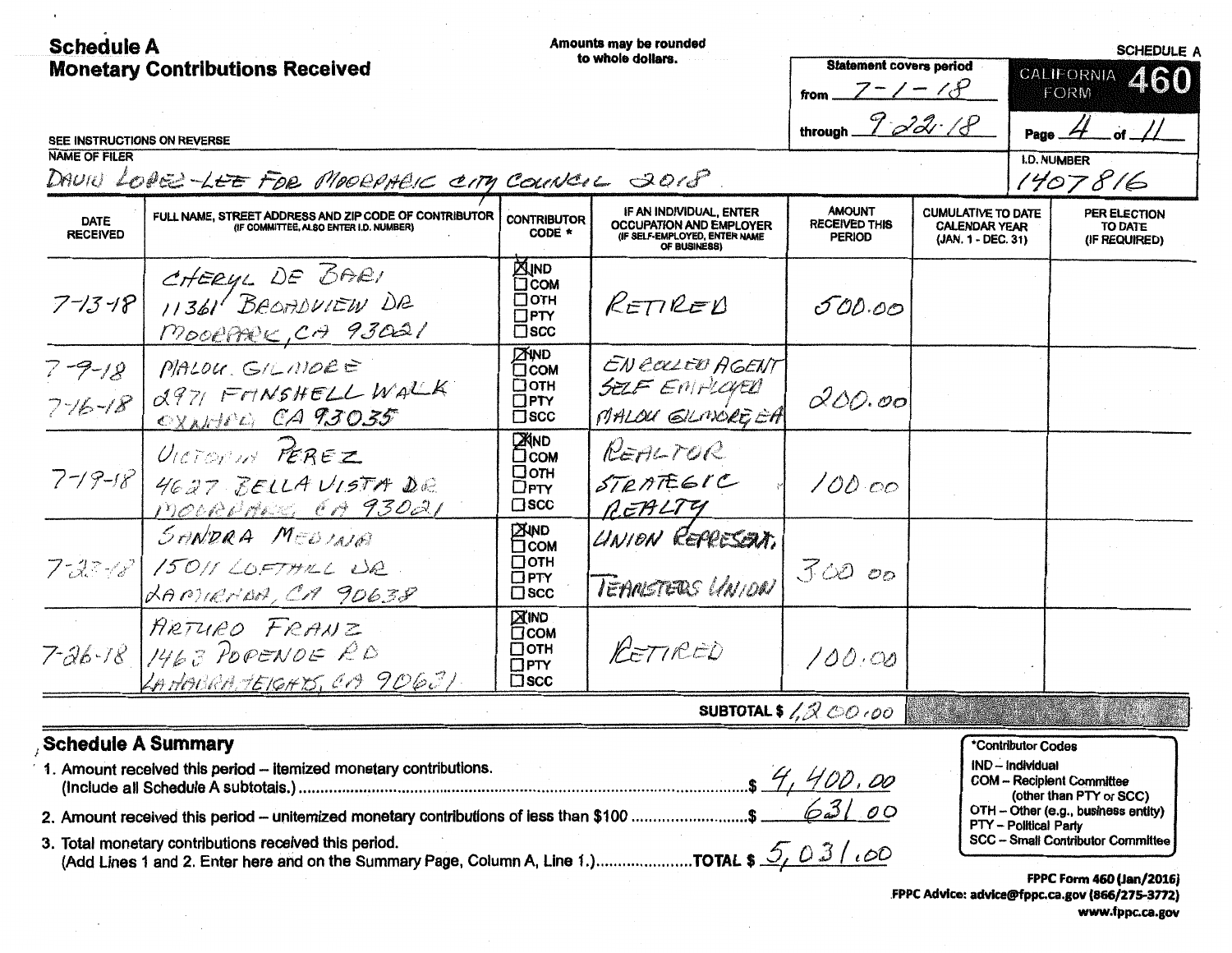| <b>Schedule A (Continuation Sheet)</b><br><b>Monetary Contributions Received</b><br><b>NAME OF FILER</b><br>DAVIO LODE-LEE FOR MOORPARK CITY COUNCIL 2018 |                                                                                                 | Amounts may be rounded<br>to whole dollars.                               |                                                                                                            | <b>Statement covers period</b><br>from $77 - 8$<br>through $2 - 23$ /8 |                                                                         | <b>SCHEDULE A (CONT.)</b><br>CALIFORNIA<br>460<br>FORM<br>$5$ of $\frac{1}{2}$<br>Page __<br><b>I.D. NUMBER</b><br>1407816 |                                          |
|-----------------------------------------------------------------------------------------------------------------------------------------------------------|-------------------------------------------------------------------------------------------------|---------------------------------------------------------------------------|------------------------------------------------------------------------------------------------------------|------------------------------------------------------------------------|-------------------------------------------------------------------------|----------------------------------------------------------------------------------------------------------------------------|------------------------------------------|
| <b>DATE</b><br><b>RECEIVED</b>                                                                                                                            | FULL NAME, STREET ADDRESS AND ZIP CODE OF CONTRIBUTOR<br>(IF COMMITTEE, ALSO ENTER I.D. NUMBER) | <b>CONTRIBUTOR</b><br>CODE *                                              | IF AN INDIVIDUAL, ENTER<br><b>OCCUPATION AND EMPLOYER</b><br>(IF SELF-EMPLOYED, ENTER NAME<br>OF BUSINESS) | <b>AMOUNT</b><br><b>RECEIVED THIS</b><br><b>PERIOD</b>                 | <b>CUMULATIVE TO DATE</b><br><b>CALENDAR YEAR</b><br>(JAN. 1 - DEC. 31) |                                                                                                                            | PER ELECTION<br>TO DATE<br>(IF REQUIRED) |
| $8 - 1 - 18$                                                                                                                                              | Beyce IHOMAS<br>12494 BEETH GROUF CT<br>MOORPARK, CA 93021                                      | <b>CIXIND</b><br>COM<br>$\Box$ OTH<br>$\Box$ PTY<br>$\square$ scc         | RETURED                                                                                                    | 252.00                                                                 |                                                                         |                                                                                                                            |                                          |
| $8 - 7 - 18$                                                                                                                                              | RUTH BANDA-RALAN<br>13103 WOODRUFF AVE<br>DONNEY, CH 90242                                      | <b>EXAND</b><br>$\Box$ OTH<br>$\Box$ PTY<br>$\square$ scc                 | RETTRED                                                                                                    | 100.00                                                                 |                                                                         |                                                                                                                            |                                          |
| $8 - 10 - 18$                                                                                                                                             | BERNARDO PEREZ<br>4627 BELLY VISTADR<br>MODROHAL, CA 93021                                      | <b>DAIND</b><br>$\Box$ COM<br>$\Box$ OTH<br>$\Box$ PTY<br>$\square$ scc   | IEUSTEZ,<br>VENTURA COMI<br>Coll. Dist.                                                                    | 100.00                                                                 |                                                                         |                                                                                                                            |                                          |
| $8 - 10 - 18$                                                                                                                                             | FRED HERMOSILLO<br>$85 - 447$ TREVISO DR<br>1NUID, CA 92203                                     | <b>Z'IND</b><br>□coм<br>□отн<br>$\square$ PTY<br>$\square$ scc            | RETIRED                                                                                                    | 100.00                                                                 |                                                                         |                                                                                                                            |                                          |
|                                                                                                                                                           | GILBERT GONZALES<br>8-17-18 / Apernus LAKE CT<br>RANCHO MIROSOT, ES 92270                       | <b>ZIND</b><br>$\square$ COM<br>$\Box$ OTH<br>$\Box$ PTY<br>$\square$ scc | RETIRED                                                                                                    | 150.00                                                                 |                                                                         |                                                                                                                            |                                          |
|                                                                                                                                                           |                                                                                                 |                                                                           | <b>SUBTOTAL \$</b>                                                                                         | 700.00                                                                 |                                                                         |                                                                                                                            |                                          |

\*Contributor Codes IND - Individual COM - Recipient Committee<br>(other than PTY or SCC) OTH - Other (e.g., business entity)<br>PTY - Political Party<br>SCC - Small Contributor Committee

 $\bullet$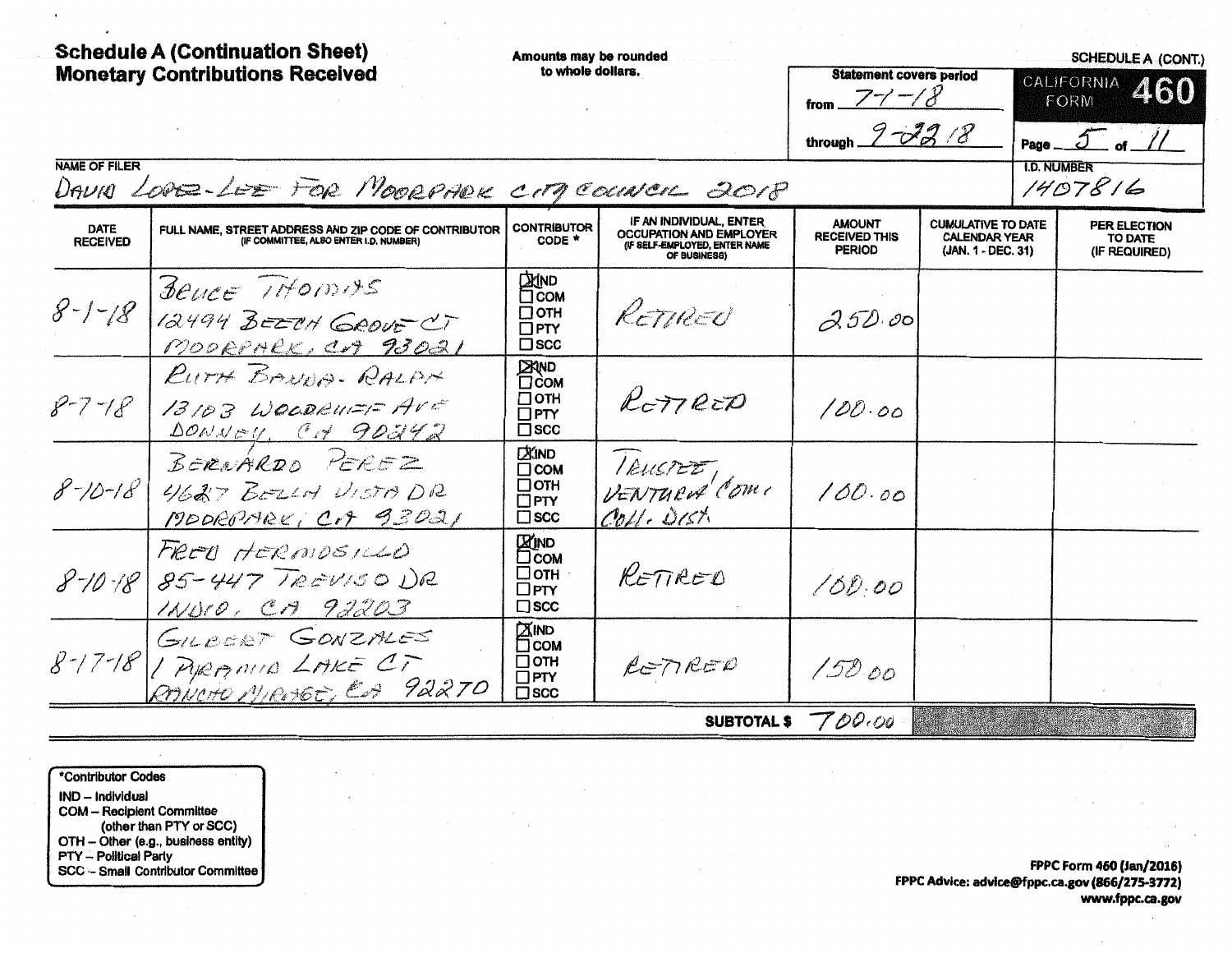| <b>Schedule A (Continuation Sheet)</b> |                                                                                                 | Amounts may be rounded                                                     |                                                                                                            |                                                         |                                                                         |                        | <b>SCHEDULE A (CONT.)</b>                       |
|----------------------------------------|-------------------------------------------------------------------------------------------------|----------------------------------------------------------------------------|------------------------------------------------------------------------------------------------------------|---------------------------------------------------------|-------------------------------------------------------------------------|------------------------|-------------------------------------------------|
|                                        | <b>Monetary Contributions Received</b>                                                          | to whole dollars.                                                          |                                                                                                            | <b>Statement covers period</b><br>from $Z\rightarrow Z$ |                                                                         | CALIFORNIA 460<br>FORM |                                                 |
|                                        |                                                                                                 |                                                                            |                                                                                                            | through $9 - 32 - 18$                                   |                                                                         |                        | Page $\omega$ of $\sqrt{2}$                     |
| <b>NAME OF FILER</b>                   | DAVID LOPEZ-LEE FOR MODEPARK CITY COUNCIL 2018                                                  |                                                                            |                                                                                                            |                                                         |                                                                         | <b>I.D. NUMBER</b>     | 1407816                                         |
| <b>DATE</b><br><b>RECEIVED</b>         | FULL NAME, STREET ADDRESS AND ZIP CODE OF CONTRIBUTOR<br>(IF COMMITTEE, ALSO ENTER I.D. NUMBER) | <b>CONTRIBUTOR</b><br>CODE *                                               | IF AN INDIVIDUAL, ENTER<br><b>OCCUPATION AND EMPLOYER</b><br>(IF SELF-EMPLOYED, ENTER NAME<br>OF BUSINESS) | <b>AMOUNT</b><br><b>RECEIVED THIS</b><br><b>PERIOD</b>  | <b>CUMULATIVE TO DATE</b><br><b>CALENDAR YEAR</b><br>(JAN. 1 - DEC. 31) |                        | <b>PER ELECTION</b><br>TO DATE<br>(IF REQUIRED) |
|                                        | CYNTHIA ZIEANNSKY<br>8-27-18 720 CONGRESSIONAL RO<br>MOORPARK, CH 93065                         | $2$ IND<br><b>COM</b><br>$\Box$ OTH<br>$\Box$ PTY<br>$\square$ scc         | RETTREED                                                                                                   | 100.00                                                  |                                                                         |                        |                                                 |
|                                        | GREEDRY BARKER<br>9-4-18 12453 HILLSIDE DR<br>MOORPARK CA 93021                                 | <b>X IND</b><br><b>COM</b><br>$\Box$ OTH<br>$\Box$ PTY<br>$\square$ scc    | $R$ $=$ $7e$ $=0$                                                                                          | 100.00                                                  |                                                                         |                        |                                                 |
|                                        | KATHLEEN SHILEY<br>9-11-18 533 RAGUET CLUB KN<br>THOUSALO OAKS, CB 91360                        | <b>IX IND</b><br><b>T</b> COM<br>$\Box$ OTH<br>$\Box$ PTY<br>$\square$ scc | REALTOR<br>RODEO REALTY,<br>WESTLAKE VILLAGE                                                               | 150.00                                                  |                                                                         |                        |                                                 |
| $9 - 11 - 18$                          | OPERATING ENGINEERS<br>150 E. CORSON ST<br>PASMOENS. CH 91103                                   | $\square$ IND<br>□сом<br>⊠отн<br><b>OPTY</b><br>$\square$ scc              |                                                                                                            | 1,000.00                                                |                                                                         |                        |                                                 |
|                                        | CARALOPEZ-LEE<br>$9 - 15 - 18$ 450 ONOGENEDS 57<br>VENTURA, CA 93001                            | <b>ZIND</b><br>$\Box$ сом<br>$\Box$ OTH<br>$\Box$ PTY<br>$\square$ scc     | WRITER<br>SELF EMPLOYED<br>CARA LOVEZLEE                                                                   | 100.00                                                  |                                                                         |                        |                                                 |
|                                        |                                                                                                 |                                                                            |                                                                                                            | SUBTOTAL \$ $/$ , $450.00$                              |                                                                         |                        |                                                 |

\*Contributor Codes IND - Individual **COM - Recipient Committee** (other than PTY or SCC)<br>OTH - Other (e.g., business entity)<br>PTY - Political Party SCC - Small Contributor Committee

**FPPC Form 460 (Jan/2016)** FPPC Advice: advice@fppc.ca.gov (866/275-3772) www.fppc.ca.gov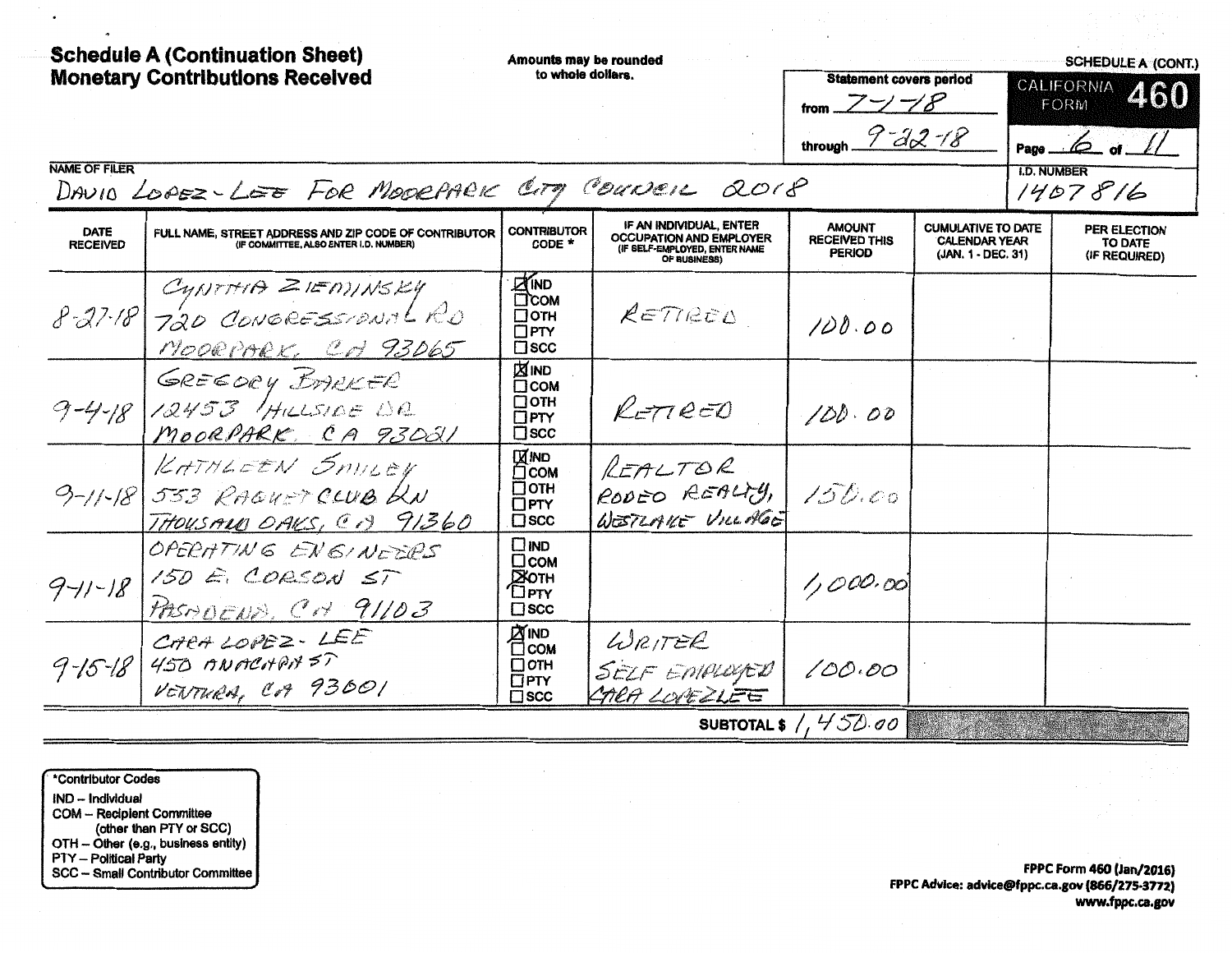| <b>Schedule A (Continuation Sheet)</b><br><b>Monetary Contributions Received</b> |                                                                                                 | Amounts may be rounded<br>to whole dollars.                                |                                                                                                            | <b>Statement covers period</b>                         |                                                                         | <b>SCHEDULE A (CONT.)</b><br>CALIFORNIA 460 |                                          |  |
|----------------------------------------------------------------------------------|-------------------------------------------------------------------------------------------------|----------------------------------------------------------------------------|------------------------------------------------------------------------------------------------------------|--------------------------------------------------------|-------------------------------------------------------------------------|---------------------------------------------|------------------------------------------|--|
|                                                                                  |                                                                                                 |                                                                            |                                                                                                            | from $77 - 18$<br>through $9 - 32 - 18$                |                                                                         | Page                                        | FORM                                     |  |
| <b>NAME OF FILER</b><br>$DnU_1O$                                                 | LOPEZ-LEE FOR MOORMER CITY COUNCIL 2018                                                         |                                                                            |                                                                                                            |                                                        |                                                                         | <b>I.D. NUMBER</b>                          |                                          |  |
| DATE<br><b>RECEIVED</b>                                                          | FULL NAME, STREET ADDRESS AND ZIP CODE OF CONTRIBUTOR<br>(IF COMMITTEE, ALSO ENTER I.D. NUMBER) | <b>CONTRIBUTOR</b><br>CODE *                                               | IF AN INDIVIDUAL, ENTER<br><b>OCCUPATION AND EMPLOYER</b><br>(IF SELF-EMPLOYED, ENTER NAME<br>OF BUSINESS) | <b>AMOUNT</b><br><b>RECEIVED THIS</b><br><b>PERIOD</b> | <b>CUMULATIVE TO DATE</b><br><b>CALENDAR YEAR</b><br>(JAN. 1 - DEC. 31) |                                             | PER ELECTION<br>TO DATE<br>(IF REQUIRED) |  |
| $9 - 15 - 18$                                                                    | SATUA KACRA<br>12317 WILLOW FOREST DR<br>MODE PARK, Cot 93021                                   | <b>ZIND</b><br>$\Box$ COM<br>□отн<br>$\Box$ PTY<br>$\square$ scc           | PETIRED                                                                                                    | 100.00                                                 |                                                                         |                                             |                                          |  |
| $921 - 18$                                                                       | WEST COAST CONSULTING<br>530 NEW LOS MUGELES #115-202<br>MODERNEY, CH 93021                     | $\Box$ iND<br>$\Box$ COM<br><b>EXOTH</b><br>$\square$ PTY<br>$\square$ scc |                                                                                                            | 100.00                                                 |                                                                         |                                             |                                          |  |
| 9-21-18                                                                          | MICHAEZ COSENZA<br>6936 SHADDEN WOOD UR<br>MOORPARK, CA 93021                                   | <b>EXIND</b><br>⊡сом<br>□отн<br>$\Box$ PTY<br>$\square$ scc                | PROPERSOR<br>CAL LUITERAN<br>UNIVERSITY                                                                    | 100.00                                                 |                                                                         |                                             |                                          |  |
| $9 - 21 - 18$                                                                    | MOORPARK DEMOCRATIC CLUB<br>207 W.LOS ANGELES ALE<br>MOORPARK, COP 93021                        | $\square$ IND<br>□сом<br>□отн<br><b>DEPTY</b><br>⊡scc                      |                                                                                                            | 750.00                                                 |                                                                         |                                             |                                          |  |
|                                                                                  |                                                                                                 | $\Box$ IND<br>$\Box$ COM<br>□отн<br>$\square$ PTY<br>$\square$ scc         |                                                                                                            |                                                        |                                                                         |                                             |                                          |  |
|                                                                                  |                                                                                                 |                                                                            |                                                                                                            | SUBTOTAL \$ $\ell$ , $\ell$ 30, 00                     |                                                                         |                                             |                                          |  |

\*Contributor Codes IND - Individual COM - Recipient Committee<br>
(other than PTY or SCC)<br>
OTH - Other (e.g., business entity)<br>
PTY -- Political Party<br>
SCC -- Small Contributor Committee

 $\cdot$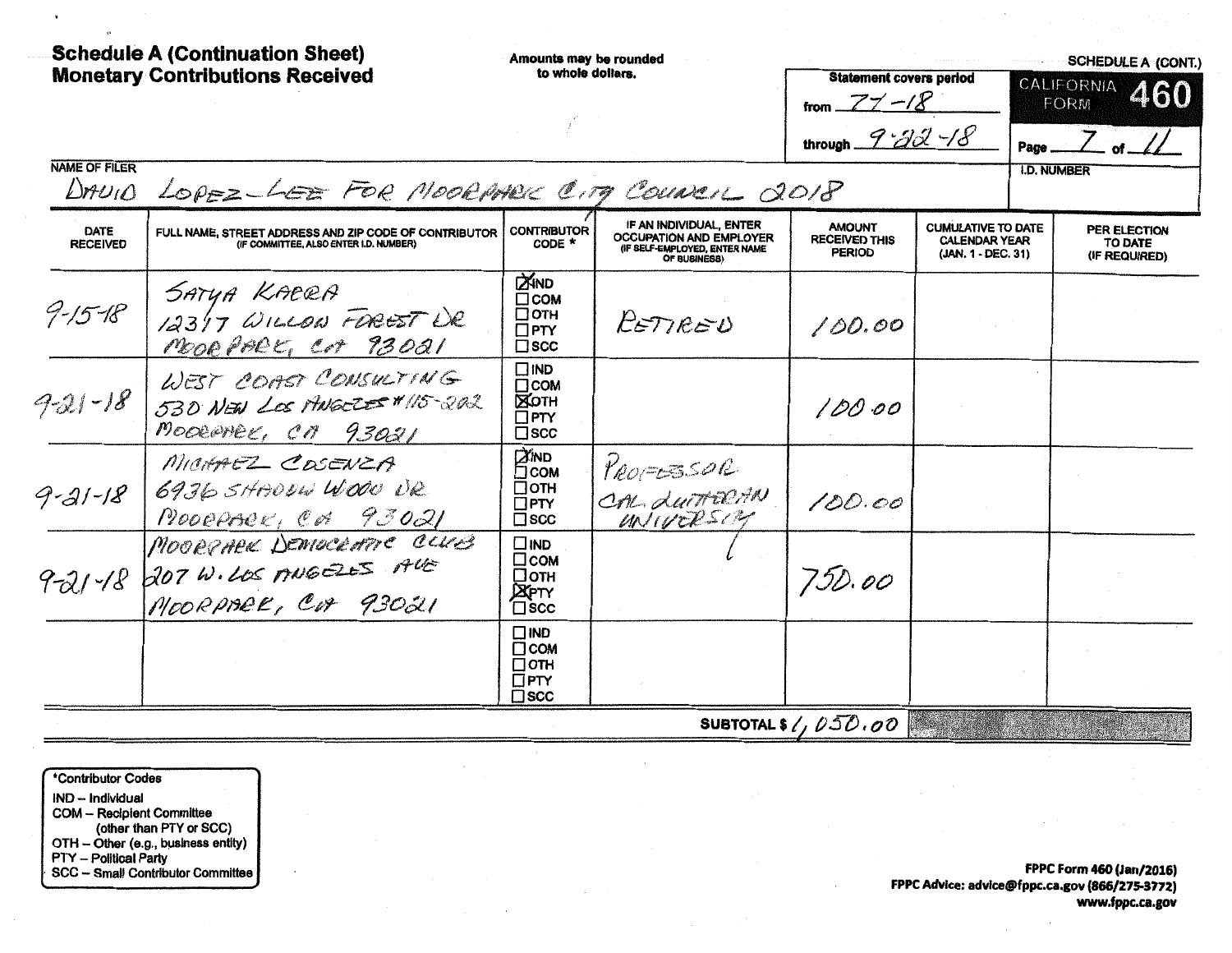| <b>Schedule B - Part 1</b><br><b>Loans Received</b>                                                                                                                                                         |                                                                                                            | <b>Amounts may be rounded</b><br>to whole dollars.                             |                                                        |                                                         | <b>Statement covers period</b>                                                   |                                                      | CALIFORNIA<br>FORM                                                                                                                                                                                 | <b>SCHEDULE B - PART 1</b><br>460                             |
|-------------------------------------------------------------------------------------------------------------------------------------------------------------------------------------------------------------|------------------------------------------------------------------------------------------------------------|--------------------------------------------------------------------------------|--------------------------------------------------------|---------------------------------------------------------|----------------------------------------------------------------------------------|------------------------------------------------------|----------------------------------------------------------------------------------------------------------------------------------------------------------------------------------------------------|---------------------------------------------------------------|
| SEE INSTRUCTIONS ON REVERSE<br><b>NAME OF FILER</b><br>DAVIO LOPEZ LEE FOR MOORPHEK CITY COURSEIL 2018                                                                                                      |                                                                                                            |                                                                                |                                                        |                                                         | through $9 - 32 - 18$                                                            |                                                      | <b>I.D. NUMBER</b><br>1407816                                                                                                                                                                      | $8$ of $11$                                                   |
| FULL NAME, STREET ADDRESS AND ZIP CODE<br>OF LENDER<br>(IF COMMITTEE, ALSO ENTER I.D. NUMBER)                                                                                                               | IF AN INDIVIDUAL, ENTER<br>OCCUPATION AND EMPLOYER<br>(IF SELF-EMPLOYED, ENTER<br><b>NAME OF BUSINESS)</b> | <b>OUTSTANDING</b><br><b>BALANCE</b><br><b>BEGINNING THIS</b><br><b>PERIOD</b> | <b>AMOUNT</b><br><b>RECEIVED THIS</b><br><b>PERIOD</b> | (c)<br><b>AMOUNT PAID</b><br>OR FORGIVEN<br>THIS PERIOD | <b>OUTSTANDING</b><br><b>BALANCE AT</b><br><b>CLOSE OF THIS</b><br><b>PERIOD</b> | TO)<br><b>INTEREST</b><br>PAID THIS<br><b>PERIOD</b> | <b>ORIGINAL</b><br><b>AMOUNT OF</b><br>LOAN                                                                                                                                                        | (C)<br><b>CUMULATIVE</b><br>CONTRIBUTIONS<br>TO DATE          |
| $Dm10 25P2 - 2EE$<br>MOORGARY, CA 93051<br>$\uparrow \mathbb{X}$ in $\square$ com $\square$ on $\square$ for $\square$ scc                                                                                  | PROFESSOR<br>ENGEITHS                                                                                      | - D                                                                            | $.49% \infty$                                          | $\Box$ PAID<br>$\Box$ FORGIVEN                          | <u>, 494.00</u><br>$11 - 6 - 18$                                                 | <b>RATE</b>                                          | .494.00<br>$7 - 2 - 18$<br>DATE INCURRED                                                                                                                                                           | <b>CALENDAR YEAR</b><br>$,49\%$ 00<br>PER ELECTION*           |
| DANIO LOPEZ-LEE<br>MOORNHER CA 93021<br><b>VOIND □ COM □ OTH □ PTY □ SCC</b>                                                                                                                                | APOFESSOR<br>ENERITUS                                                                                      | ,494.00                                                                        | .773.00                                                | $\square$ PAID<br><b>C</b> FORGIVEN                     | <u>, 1, 26/100</u><br>11-6-18<br><b>ATE DUE</b>                                  | <b>RATE</b>                                          | 173.00<br>7-10 FS                                                                                                                                                                                  | <b>CALENDAR YEAR</b><br>1.261.00<br>PER ELECTION <sup>*</sup> |
| DAUID LOVEZ- LEE<br>MODEPARK, CD 93081<br>TAIND □ COM □ OTH □ PTY □ SCC                                                                                                                                     | PROFESSOE<br>ENERITIC                                                                                      | 1,267.00,600.00                                                                |                                                        | $\square$ PAID<br>$\square$ FORGIVEN                    | $1/86$ Top<br>156                                                                | <b>RATE</b>                                          | 600.00<br><b>DATE INCURRET</b>                                                                                                                                                                     | <b>CALENDAR YEAR</b><br>PER ELECTION*                         |
|                                                                                                                                                                                                             |                                                                                                            |                                                                                |                                                        |                                                         | SUBTOTALS \$ /267,00\$ $\rightarrow$ \$ /267,00 \$                               |                                                      |                                                                                                                                                                                                    |                                                               |
| <b>Schedule B Summary</b><br>(Total Column (b) plus uniternized loans of less than \$100.)                                                                                                                  |                                                                                                            |                                                                                |                                                        |                                                         | $.5 - 1,867.00$                                                                  | (Enter (e) on<br>Schedule E. Line 3)                 | <b>TContributor Codes</b>                                                                                                                                                                          |                                                               |
| (Total Column (c) plus loans under \$100 paid or forgiven.)<br>(Include loans paid by a third party that are also itemized on Schedule A.)<br>Enter the net here and on the Summary Page, Column A, Line 2. |                                                                                                            |                                                                                |                                                        |                                                         | 1,867.00<br>(May be a negative numbe                                             |                                                      | IND - Individual<br><b>COM - Recipient Committee</b><br>(other than PTY or SCC)<br>OTH - Other (e.g., business entity)<br><b>PTY - Political Party</b><br><b>SCC - Small Contributor Committee</b> |                                                               |
| *Amounts forgiven or paid by another party also must be reported on Schedule A.                                                                                                                             |                                                                                                            |                                                                                |                                                        |                                                         |                                                                                  |                                                      |                                                                                                                                                                                                    | <b>FPPC Form 460 (Jan/2016)</b>                               |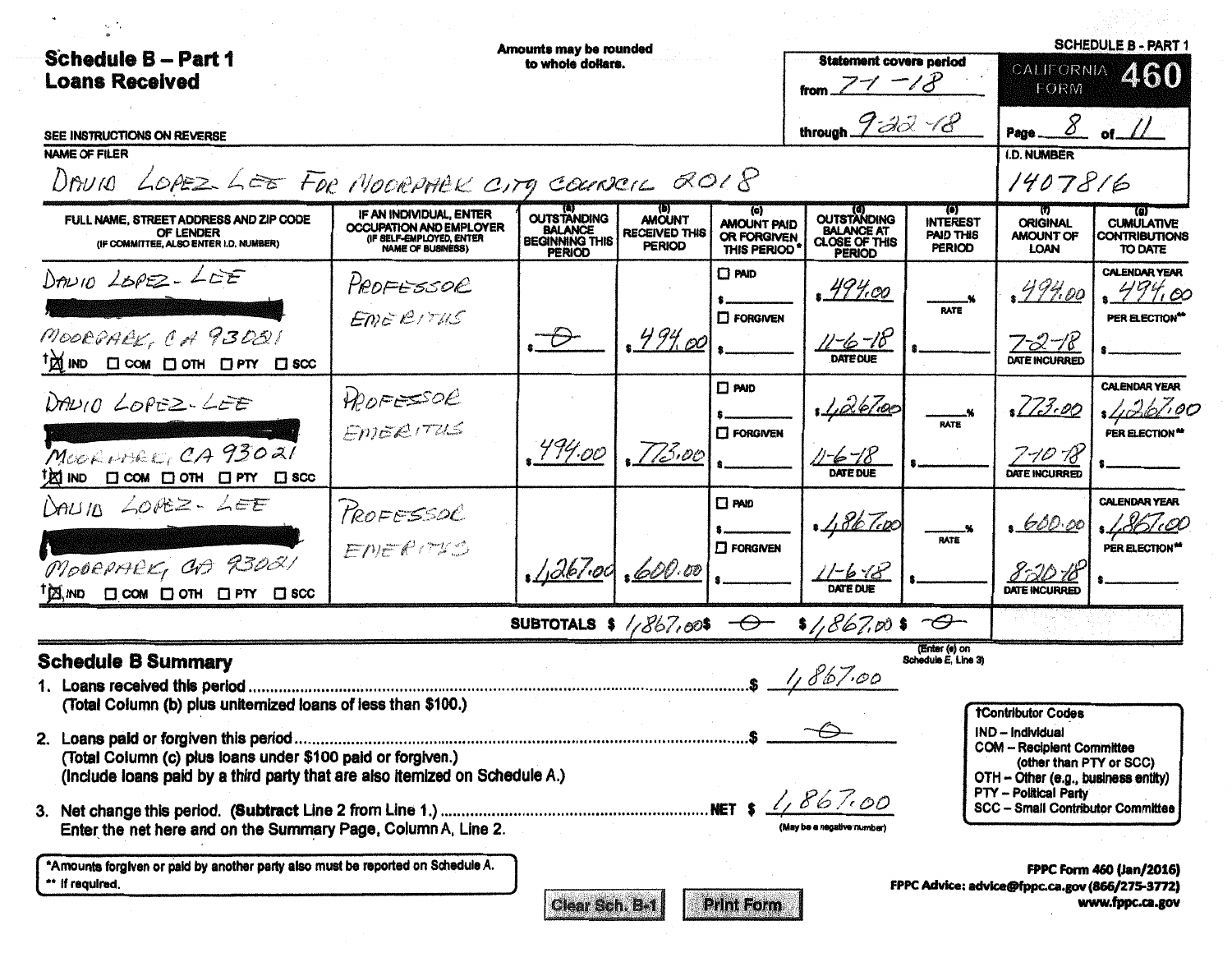| <b>Schedule E</b><br><b>Payments Made</b>                                                                                                                                                                                                                                                                                                                                                                                                                                                                                   | Amounts may be rounded<br>to whole dollars.                                                                                                                                                                                                                                                                                                                 | <b>Statement covers period</b><br>$-18$<br>フーノ                                                                                                                                                                                                                                                                                                                  | <b>SCHEDULE E</b><br>CALIFORNIA 460<br>FORM               |
|-----------------------------------------------------------------------------------------------------------------------------------------------------------------------------------------------------------------------------------------------------------------------------------------------------------------------------------------------------------------------------------------------------------------------------------------------------------------------------------------------------------------------------|-------------------------------------------------------------------------------------------------------------------------------------------------------------------------------------------------------------------------------------------------------------------------------------------------------------------------------------------------------------|-----------------------------------------------------------------------------------------------------------------------------------------------------------------------------------------------------------------------------------------------------------------------------------------------------------------------------------------------------------------|-----------------------------------------------------------|
| SEE INSTRUCTIONS ON REVERSE                                                                                                                                                                                                                                                                                                                                                                                                                                                                                                 |                                                                                                                                                                                                                                                                                                                                                             | $922 - 18$<br>through                                                                                                                                                                                                                                                                                                                                           | Page                                                      |
| <b>NAME OF FILER</b><br>DAVID LOPEZ-LEE FOR MODRAPLE CITY COUNCIL 2018                                                                                                                                                                                                                                                                                                                                                                                                                                                      |                                                                                                                                                                                                                                                                                                                                                             |                                                                                                                                                                                                                                                                                                                                                                 | <b>I.D. NUMBER</b><br>1407816                             |
| CODES: If one of the following codes accurately describes the payment, you may enter the code. Otherwise, describe the payment.<br>campaign paraphernalia/misc.<br><b>CMP</b><br>campaign consultants<br>CNS<br>contribution (explain nonmonetary)*<br>CTB<br>CVC.<br>civic donations<br>candidate filing/ballot fees<br>FIL.<br>fundraising events<br><b>FND</b><br>independent expenditure supporting/opposing others (explain)*<br><b>IND</b><br>legal defense<br><b>LEG</b><br>campaign literature and mailings<br>LIT. | member communications<br><b>MBR</b><br>meetings and appearances<br><b>MTG</b><br>office expenses<br>OFC.<br>petition circulating<br>PET<br>phone banks<br>PHO.<br>polling and survey research<br><b>POL</b><br>postage, delivery and messenger services<br><b>POS</b><br>professional services (legal, accounting)<br><b>PRO</b><br>print ads<br><b>PRT</b> | RAD radio airtime and production costs<br>RFD.<br>returned contributions<br>campaign workers' salaries<br>SAL<br>t.v. or cable airtime and production costs<br>TEL<br>candidate travel, lodging, and meals<br>TRC<br>staff/spouse travel, lodging, and meals<br>TRS.<br>TSF<br>VOT<br>voter registration<br>WEB information technology costs (internet, e-mail) | transfer between committees of the same candidate/sponsor |

| NAME AND ADDRESS OF PAYEE<br>(IF COMMITTEE, ALSO ENTER I.D. NUMBER)                                  | <b>CODE</b> | œ<br>DESCRIPTION OF PAYMENT | <b>AMOUNT PAID</b>    |
|------------------------------------------------------------------------------------------------------|-------------|-----------------------------|-----------------------|
| WOODLAND HILLS PRINTING<br>21602 VENTURA BLUC<br>WOUDLAIN HILLS, CIT 91364                           | L/T         |                             | 493.00                |
| CITY OF MOORPARK                                                                                     | F/L         |                             | 800.00                |
| COPS VOTER GUIDE<br>$705 - 8$ $E. 8100522 57 7370$<br>FOLSOM, CA 95630                               |             |                             | 5.30.00               |
| * Payments that are contributions or independent expenditures must also be summarized on Schedule D. |             |                             | SUBTOTAL \$ $1825.00$ |

## **Schedule E Summary**

|                                                                                                                                       | 1,165,60 |
|---------------------------------------------------------------------------------------------------------------------------------------|----------|
|                                                                                                                                       | /31.00   |
|                                                                                                                                       |          |
|                                                                                                                                       |          |
| 4. Total payments made this period. (Add Lines 1, 2, and 3. Enter here and on the Summary Page, Column A, Line 6.)  TOTAL \$ 4,896.60 |          |

FPPC Form 460 (Jan/2016) FPPC Advice: advice@fppc.ca.gov (866/275-3772) www.fppc.ca.gov

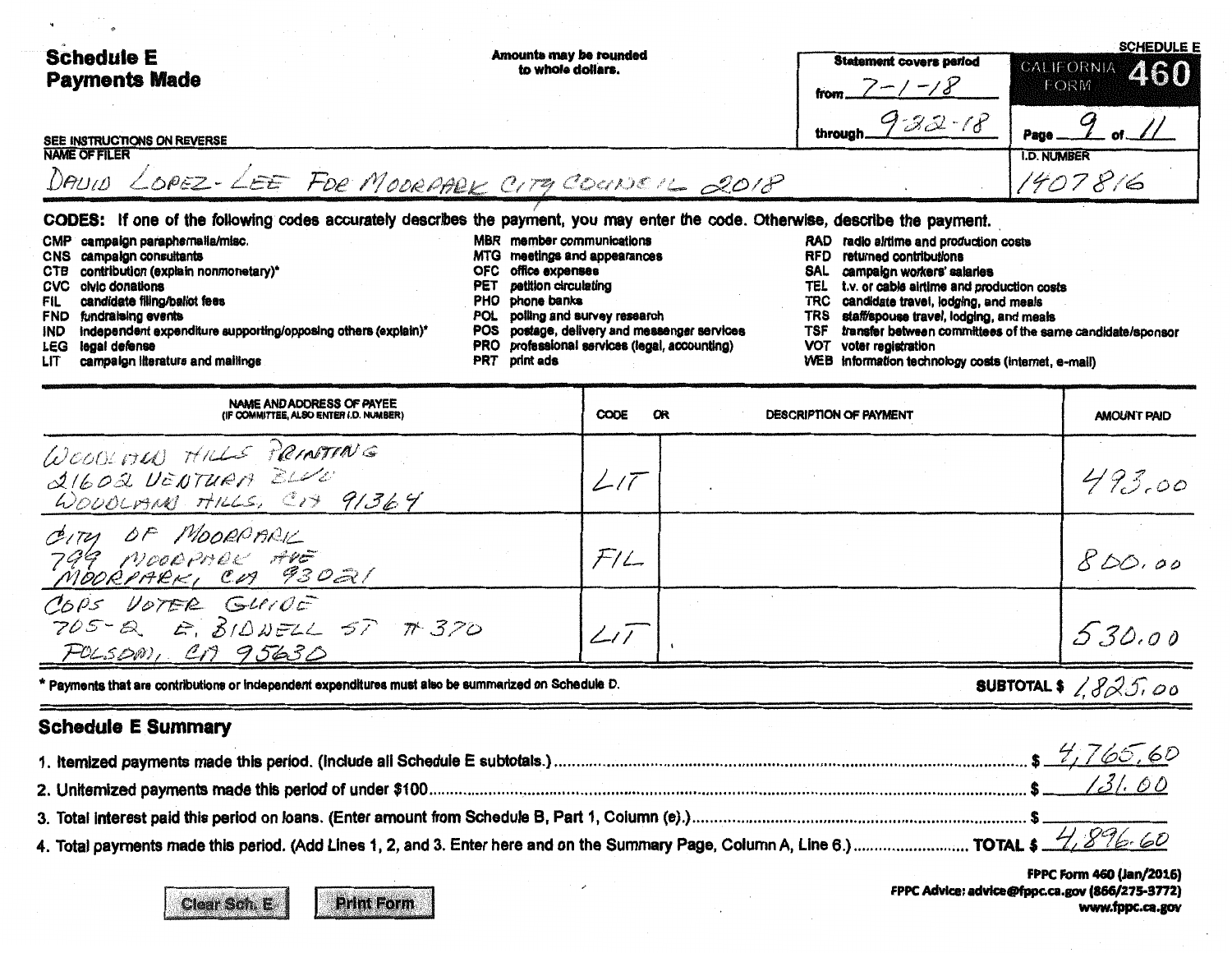| <b>Schedule E</b><br>(Continuation Sheet)<br><b>Payments Made</b><br>SEE INSTRUCTIONS ON REVERSE<br><b>NAME OF FILER</b><br>DAVID LOPEZ-LEE FOR MOORPALK CITY COUNCIL QOIP                                                                                                                                                                                                                                                                                                                                                                         | Amounts may be rounded<br>to whole dollars.                                                                                                                                                                                                              | <b>Statement covers period</b><br>trom $7 - 7 - 8$<br>through $9-42-18$                                                                                                                                                                                                                                                                                                                                                                                           | <b>SCHEDULE E (CONT.)</b><br>CALIFORNIA 460<br>TORM<br>Page $\angle$ of $\angle$<br><b>I.D. NUMBER</b><br>1407816 |
|----------------------------------------------------------------------------------------------------------------------------------------------------------------------------------------------------------------------------------------------------------------------------------------------------------------------------------------------------------------------------------------------------------------------------------------------------------------------------------------------------------------------------------------------------|----------------------------------------------------------------------------------------------------------------------------------------------------------------------------------------------------------------------------------------------------------|-------------------------------------------------------------------------------------------------------------------------------------------------------------------------------------------------------------------------------------------------------------------------------------------------------------------------------------------------------------------------------------------------------------------------------------------------------------------|-------------------------------------------------------------------------------------------------------------------|
| CODES: if one of the following codes accurately describes the payment, you may enter the code. Otherwise, describe the payment.<br>CMP<br>campaign paraphernalia/misc.<br>CNS.<br>campaign consultants<br>MTG<br>contribution (explain nonmonetary)*<br>ств<br>OFC<br>CVC olvic donations<br>PET<br>candidate filing/ballot fees<br>FIL<br>PHO<br>FND fundraising events<br>POL.<br>IND.<br>independent expenditure supporting/opposing others (explain)*<br>POS.<br>LEG<br>legal defense<br><b>PRO</b><br>campaign literature and mailings<br>LIT | MBR member communications<br>meetings and appearances<br>office expenses<br>petition circulating<br>phone banks<br>polling and survey research<br>postage, delivery and messenger services<br>professional services (legal, accounting)<br>PRT print ads | RAD radio airtime and production costs<br>returned contributions<br>RFD<br><b>SAL</b><br>campaign workers' salaries<br>t.v. or cable airlime and production costs<br>TEL.<br>candidate travel, lodging, and meals<br><b>TRC</b><br>staff/spouse travel, lodging, and meals<br><b>TRS</b><br>transfer between committees of the same candidate/sponsor<br><b>TSF</b><br>voter registration<br>VOT<br>information technology costs (internet, e-mail)<br><b>WEB</b> |                                                                                                                   |
| NAME AND ADDRESS OF PAYEE<br>(IF COMMITTEE, ALSO ENTER I.D. NUMBER)                                                                                                                                                                                                                                                                                                                                                                                                                                                                                | CODE<br>œ                                                                                                                                                                                                                                                | DESCRIPTION OF PAYMENT                                                                                                                                                                                                                                                                                                                                                                                                                                            | AMOUNT PAID                                                                                                       |
| POLITICAL DATA INC.<br>P.O. BOX 59570<br>NORWALK, CA 90652                                                                                                                                                                                                                                                                                                                                                                                                                                                                                         | 2.17                                                                                                                                                                                                                                                     |                                                                                                                                                                                                                                                                                                                                                                                                                                                                   | 273.75                                                                                                            |
| PRESS PRINT, INC.<br>5085 MISSION HILLS DR<br>DANNING, CA 92220                                                                                                                                                                                                                                                                                                                                                                                                                                                                                    | $L\iota\overline{\iota}$                                                                                                                                                                                                                                 |                                                                                                                                                                                                                                                                                                                                                                                                                                                                   | 275.84                                                                                                            |
| LACRU LEVINES ELECTION UIGESTG2018<br>QQ410 HAWTHORNE BLVD #5<br>TOREAVECT CA 90505                                                                                                                                                                                                                                                                                                                                                                                                                                                                | $\angle$ i $\tau^-$                                                                                                                                                                                                                                      |                                                                                                                                                                                                                                                                                                                                                                                                                                                                   | 385.00                                                                                                            |
| CALIFORNIA VOTER GUIDE<br>adtro HANTHORNE BLUD # 5<br>IDREHNCE, CA 90505                                                                                                                                                                                                                                                                                                                                                                                                                                                                           | $\angle$ 17                                                                                                                                                                                                                                              |                                                                                                                                                                                                                                                                                                                                                                                                                                                                   | 296.00                                                                                                            |
| BUDGET WHTEN COGS<br>OUTIO HANTHOONE BLUD #5<br>ORRANCE, COA 90505                                                                                                                                                                                                                                                                                                                                                                                                                                                                                 | $\mathbb{Z}$                                                                                                                                                                                                                                             |                                                                                                                                                                                                                                                                                                                                                                                                                                                                   | 611.00                                                                                                            |
| Payments that are contributions or independent expenditures must also be summarized on Schedule D.                                                                                                                                                                                                                                                                                                                                                                                                                                                 |                                                                                                                                                                                                                                                          |                                                                                                                                                                                                                                                                                                                                                                                                                                                                   | <b>SUBTOTAL \$ /841.54</b>                                                                                        |

**HALL** 

F